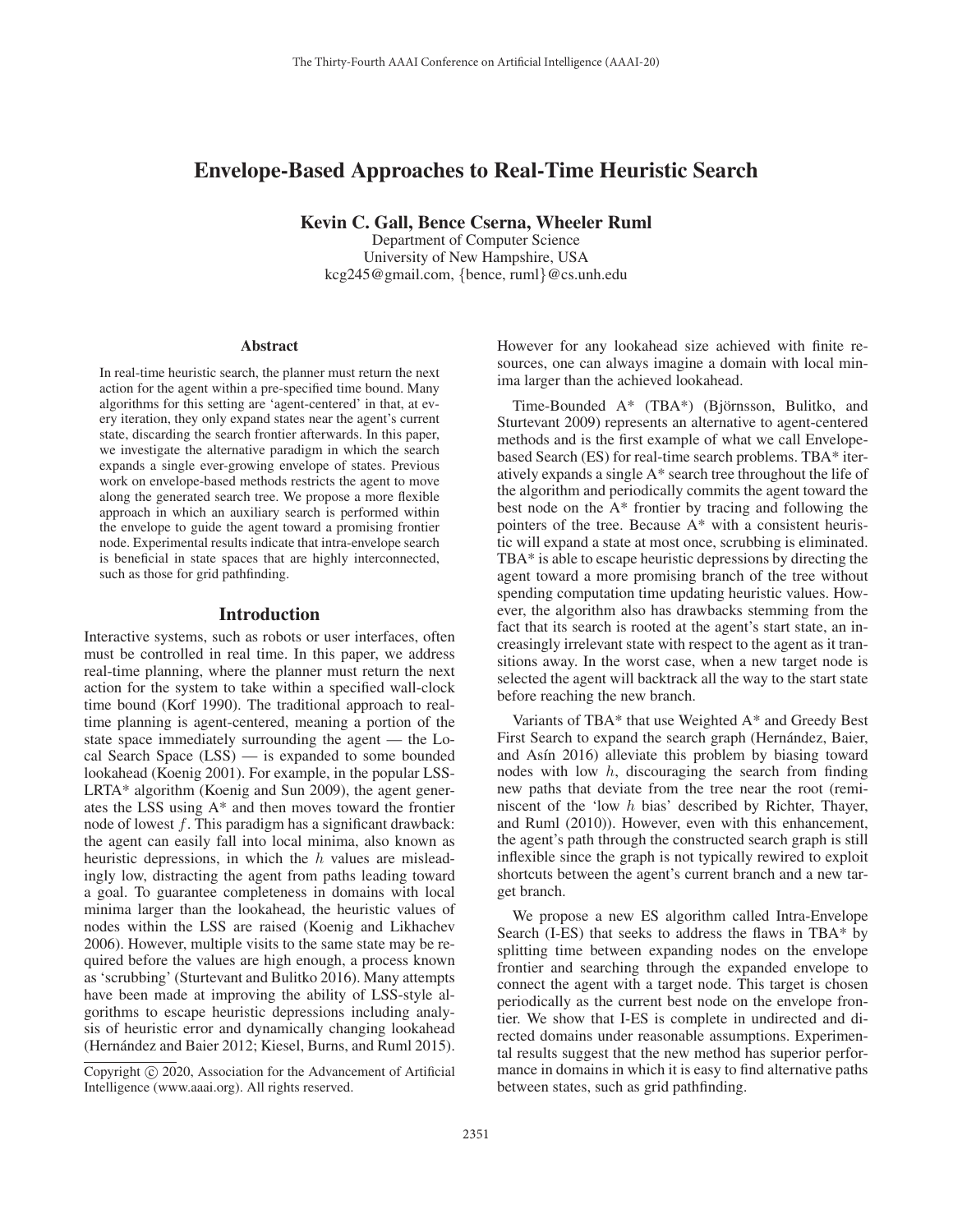## Preliminaries

A heuristic search problem  $\langle S, E, Goal, h, s_{root} \rangle$  consists of a set of states  $S$ , a set of edges  $E$  labeled with positive costs between states, a predicate  $Goal(s)$  that returns true if s is a goal, a heuristic function  $h(s, s')$  that estimates the cost of an optimal path  $c^*(s, s')$  between s and s', where  $h(s)$ denotes  $\min_{\{s' | Goal(s')\}} h(s, s')$ , and the agent's start state  $s_{root} \in S$ . All heuristics used in this paper are *admissible*, meaning that they do not overestimate  $c^*$ . We denote by  $g(s)$ the cost of the cheapest known path to reach  $s$  from  $s_{root}$ ,  $f(s) = g(s) + h(s)$ , OPEN holds all nodes that have been generated but not expanded, and  $f_{min}$  is the minimum  $f$ value on OPEN. The successors of state  $s$ , denoted  $s_{succ}$ , are those s' such that  $\exists$  *edge*  $\in$  E : *edge* =  $(s, s')$ ,  $c(s, s')$  <  $\infty$ . Similarly,  $s_{pred}$  denotes the predecessors.

## Envelope-Based Search

Envelope Search (ES) offers an alternative to the LSS paradigm of limited lookahead followed by heuristic updates. An ES algorithm maintains a search envelope containing every node expanded throughout the life of the algorithm. ES algorithms direct the agent toward the best node discovered during *the entire search so far*, not simply the best node in the agent's immediate vicinity. Heuristic depressions are much more easily avoided by ES algorithms because minima can be fully explored over multiple iterations and thereafter never considered for the agent's target. In this way, they can reason about the entire portion of the state space generated so far, avoiding the obvious blunders that plague agent-centered algorithms.

The problem of discovering and extracting a path from the agent to some arbitrary target node is non-trivial. Agentcentered search in the absence of dead ends typically guarantees that a path will be available and easily extracted for the agent within the time bound by virtue of the fact that no nodes are considered which are farther away from the agent than the bound. In Envelope Search, however, the agent may be arbitrarily far away from the node set as its target. ES algorithms must be able to incrementally construct paths connecting the agent to the target so that the time constraint is not violated. TBA\* and I-ES represent alternative approaches to this problem.

#### Time-Bounded A\*

Time-Bounded  $A^*$  (TBA\*) (Björnsson, Bulitko, and Sturtevant 2009) is an Envelope Search algorithm that maintains a single  $A^*$  search tree rooted at  $s_{root}$  throughout the life of the algorithm. The tree is constructed incrementally exactly as in offline A\* by expanding nodes until the constant time bound is reached. TBA\* periodically commits the agent to the path leading to the current-best node on the frontier with respect to  $f_{min}$ . This is achieved by tracing back paths from target nodes via the parent pointers in the A\* search tree. TBA\* inherits from A\* completeness in solvable infinite undirected domains. Though the algorithm can make no guarantees about overall solution quality since it is realtime, in practice the underlying optimality of the A\* search tree tends to create high-quality solutions.

| Algorithm 1: $TBA*$ |  |  |                                      |
|---------------------|--|--|--------------------------------------|
|                     |  |  | <b>input</b> : bound, tracebackLimit |
|                     |  |  | 1 OPEN $\leftarrow \{root\}$         |

2 *loc*  $\leftarrow$  *root* 

3 while  $loc \neq goalState$  do

- <sup>4</sup> A\* from OPEN until *bound* is exhausted
- <sup>5</sup> if *goal node not traced* then 6  $\vert$  *newTarget*  $\leftarrow$  TracePath(*tracebackLimit*)
- if *newTarget is not* null then <sup>7</sup> *agentTarget* ← *newTarget* <sup>8</sup> if *loc is on path to agentTarget* then <sup>9</sup> *loc* ← *loc*.*next* 10 else 11 *loc*  $\leftarrow$  *loc*. parent

Pseudocode for TBA\* appears in Algorithm 1. TBA\* begins precisely as  $A^*$ : seeding the open list with the root state [line 1] and expanding nodes sorted on  $f$  [line 4]. The  $A^*$ search is paused when *bound* is reached. Then, the algorithm performs its "Traceback" phase [line 6].The *traceback* function takes *tracebackLimit* as a parameter which places a constant bound on the amount of time the algorithm can spend tracing a path. If no trace-in-progress is cached, TBA\* selects the best node from the open list and begins extracting a path by following parent pointers from the search tree. The trace terminates on any of three criteria: the trace reaches the root state, the trace reaches the agent's location, or the *tracebackLimit* is reached. In the last scenario, the trace-inprogress is cached so that it can be resumed during the next iteration, and *null* is returned. When a trace terminates at the root or the agent's location, the node at the end of the path is returned as *newTarget* and is set as the agent's target [line 6]. The agent moves based on a simple decision: if it is on the path to its current target, continue on that path. If not, move to the previous state on its current path.

Both the number of nodes expanded by  $A^*$  and the number of nodes traced in the Traceback phase are bounded by a constant, so an iteration guarantees constant time complexity, i.e. O(*bound* + *tracebackLimit*).

Björnsson, Bulitko, and Sturtevant (2009) describe some simple optimizations to the basic algorithm. The 'threshold' optimization prevents the agent from choosing a new path unless the g value of *newTarget* is at least as high as the g value of *agentTarget*. This prevents the agent from switching rapidly between paths that are roughly as good. This optimization was shown to produce 2% better paths in certain circumstances, and so we include it in our implementation. A second technique, 'shortcutting,' will be discussed below.

#### Variants: Weighted, Greedy, and Restarting

The original TBA\* algorithm, while effective compared to agent-centered competitors, is flawed due to its reliance on  $g$  as a function of  $s_{root}$ . Hernandez, Asin, and Baier (2014) introduce two variants: Time-Bounded Weighted A\* (TB(WA\*)) and Time-Bounded Best-First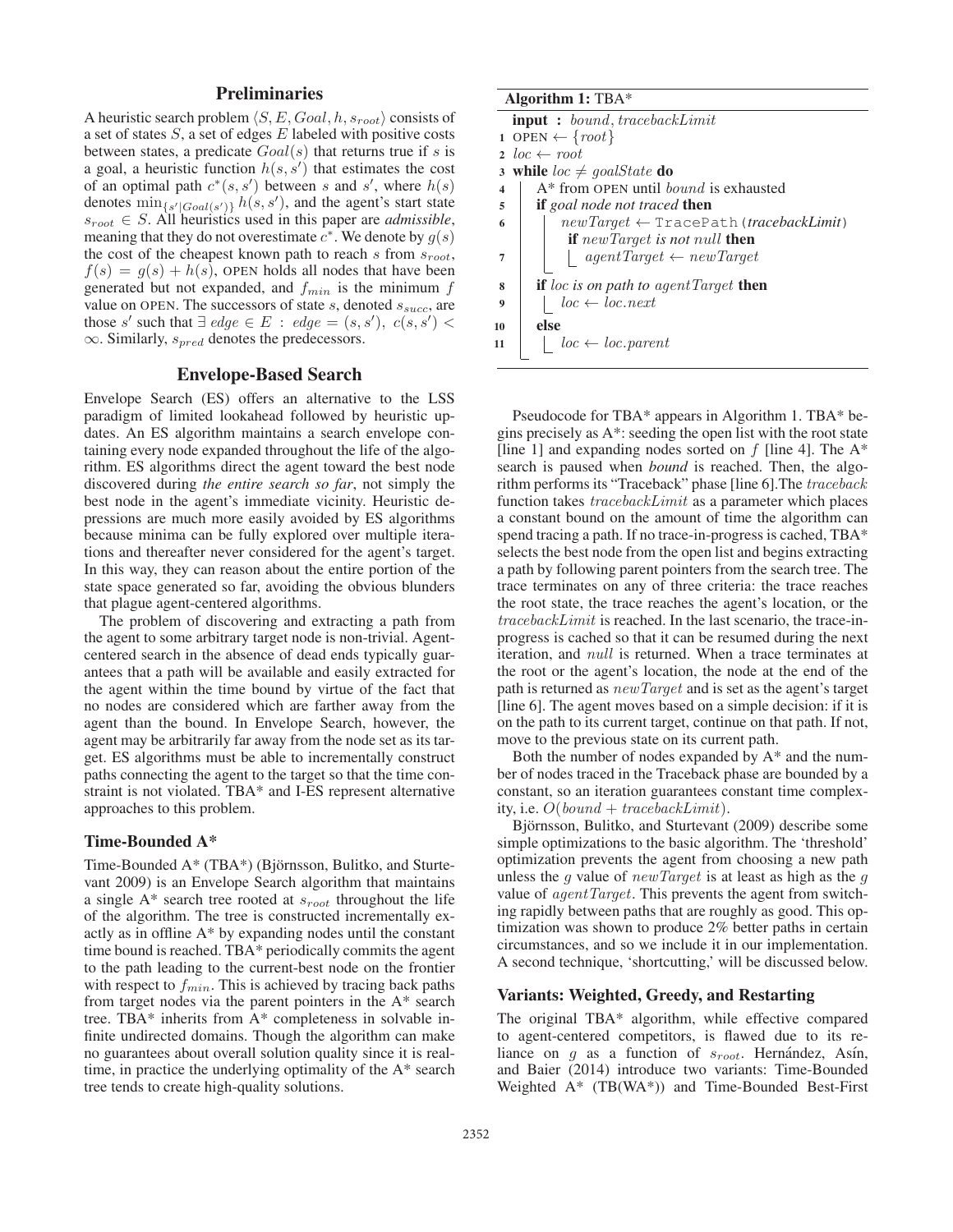

Figure 1: Challenges for TB(WA\*) (left), TB(BFS) (right). Red solid lines approximate the trajectory of TBA\* to a certain time, green dotted lines represent the backtracking path TBA\* takes when a new branch leads to a goal, and blue dotted lines represent a shortcut from the red path to the goal.

Search (TB(BFS)). The modification is simple but powerful: instead of an A\* search, the underlying search tree is constructed using Weighted A\* or Greedy Best-First Search respectively. After all, there is no reason that the agent must necessarily find an optimal path from the root to a goal, as its actual trajectory is likely to be suboptimal.

TB(WA\*) reduces the agent's dependence on  $s_{root}$  by using the weighted A\* equation  $f(s) = g(s) + w * h(s)$  where  $w > 1.0$ . This means that the algorithm is not restricted to finding the optimal path, but rather any path within the suboptimality bound  $w$ . As a result, increasing the weight can often lead to lower-cost total solutions since the agent is not forced to backtrack toward an optimal branch of the tree when the goal is closer to the agent's current location.

TB(BFS) divorces the search from the concept of  $g$  at all and instead conducts a Greedy Best-First Search ordered on h. This allows the agent to follow the heuristic greedily. The search tree is still rooted at  $s_{root}$ , but when the tree is long and skinny, as it would be with a heuristic accurate enough to be consistently decreasing, the agent rarely has to backtrack.

Restarting Time-Bounded Weighted  $A^*$  (TB<sub>R</sub>(WA\*)) (Hernández, Baier, and Asín 2016) is a variant that is complete on directed search graphs (i.e. graphs with nonreversible edges). In this variant, when the agent attempts to backtrack but no edge to the previous state exists, the search graph is discarded. The algorithm then begins expanding a new search graph rooted at the agent's current state. In order to achieve completeness, the heuristic values of all nodes in the discarded search tree are updated using a Dijkstra backup in exactly the same manner as LSS-LRTA\*.

#### **Shortcuts**

Even with greedy envelope expansion, the problem remains that the agent's behavior is tied to the search tree anchored at  $s_{root}$ , a state which is irrelevant after the first iteration. (In fact, the low h bias of greedy expansion can even worsen the problem.) Figure 1 presents examples illustrating this poor behavior. Each case is an instance of grid pathfinding with four-way movement and the Manhattan distance heuristic. The start location is marked by  $\omega$  and the goal by  $*$ . As we

will explain, the red solid lines approximate the trajectory of TBA\* up to a certain time. The green dotted lines represent the backtracking path that TBA\* follows when it discovers another path to the goal. The blue dotted lines represent the shortcut path through the state space that an agent could have taken from the end of the red path to reach the goal more quickly.

The left panel shows a troublesome instance for TB(WA\*). Because  $h$  is Manhattan distance and increases as we move away from the start, the search will begin by alternately expanding the paths to the left and right until either the bottom left  $(n_L)$  or bottom right  $(n_R)$  corner node is expanded. Observe that  $h(n_L) = h(n_R) = a + b$ . Call this value  $h_b$ , so  $f(n_L) = f(n_R) = b + wh_b$ . Assume without loss of generality that TB(WA\*) breaks the tie in favor of  $n<sub>L</sub>$ . For the *i*th successor of  $n<sub>L</sub>$  such that  $i < a$ , observe that  $h(n_i)=(a - i) + b$ . Therefore,  $f(n_i) = b + i + wh(n_i) =$  $b+i+w(a+b)-wi = b+wh_b+i(1-w)$ , so  $f(n_i) < f(n_R)$ if  $w > 1$ . Therefore, all nodes in the left corridor will then be expanded before expanding  $n_R$ . Assuming that a and b are large relative to the lookahead size, the agent will move along the red path toward  $n_U$ . Then, let  $d_i = d_{x_i} + d_{y_i}$  be the distance of a node  $l_i$  past  $n_U$ , so  $h(l_i) = b - d_{x_i} + d_{y_i}$ and  $f(l_i) = b + a + d_i + wh(l_i)$ . TB(WA\*) will continue to expand along the red path as long as:

$$
f(l_i) < f(n_R)
$$
\n
$$
b + a + d_i + wh(l_i) < b + wh_b
$$
\n
$$
w(h(l_i) - h_b) < -a - d_i
$$
\n
$$
w(h_b - h(l_i)) > a + d_i
$$
\n
$$
w > \frac{a + d_i}{h_b - h(l_i)}
$$
\n
$$
w > \frac{a + d_{x_i} + d_{y_i}}{a + d_{x_i} - d_{y_i}}
$$

which can be made true for any  $w > 1$  by increasing a. But as  $d_{y_i}$  increases relative to a, there will come a point where w is no longer large enough and  $n<sub>R</sub>$  is expanded. In the figure, this is where the red path ends. Since  $n_R$  then becomes the best node on OPEN, it or its successors will become the agent's target. Because TB(WA\*) moves the agent only along the search tree, the agent will be forced to backtrack to  $s_{root}$ , instead of discovering the shortcut represented by the blue dotted arrow.

The right panel shows a troublesome instance for TB(BFS). Let l be the lookahead. Observe that  $h(n_1)$  =  $h(n_2) = a + b$ . Without loss of generality, assume the search breaks ties in favor of moving south, so  $n_1$  is expanded first and the agent falls into the local minimum where all nodes besides  $n_1$  have  $h < a + b$ . Because the search order is greedy, nodes along the red path will be expanded until  $n_3$ is reached, at which point the search will fill the room by diagonals. Once the room is filled, TB(BFS) will expand  $n_2$ and backtrack the agent along the path it came in by. This will be longer than a shortcut (such as the blue path) if the agent has already passed  $n_3$  by the time the room has filled. This is true when the number of actions the agent has taken,  $\frac{ab}{l}$ , is greater than  $a + b$ , which happens when  $l = 1$  and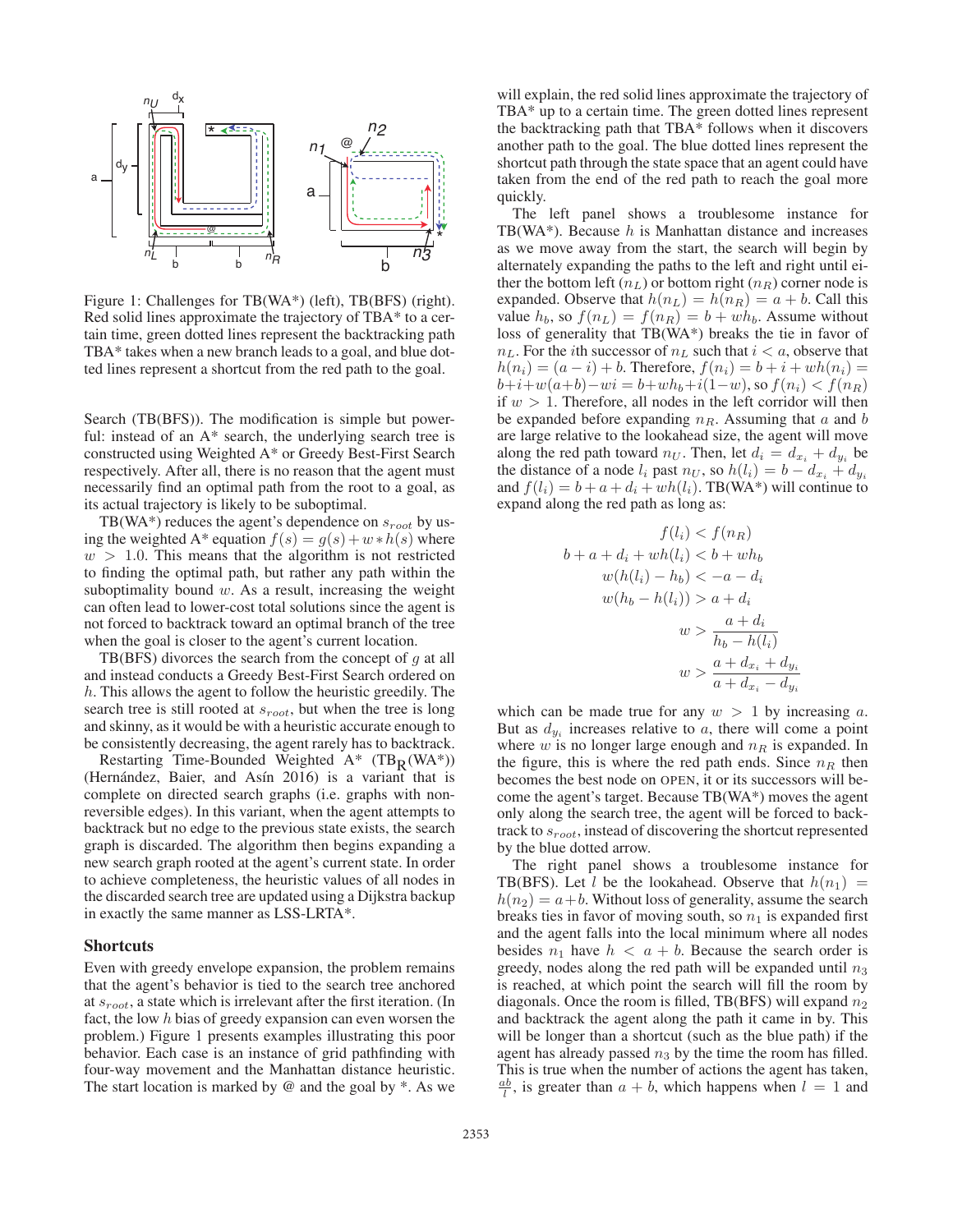$a = b = 3$  or when  $l > 1$  and  $a = b = l<sup>2</sup>$ .

The original TBA\* paper proposes a 'shortcut' optimization. When a goal is traced but the agent is not on the goal branch, a new search is conducted every iteration from the entire goal path toward the agent. If the agent is found, the path is extracted and followed (Björnsson, Bulitko, and Sturtevant 2009). We implemented this technique, but do not include it in our experiments because, for many of the domains we tested on, the algorithm could not complete within the allotted time. The technique requires seeding a new open list from  $s_{root}$  to the discovered goal every iteration after a goal is found, which is worst-case linear in the size of the domain, making it impractical in domains of even moderate size.

**Iterative Updates in TBR(WA\*)** Hernández, Baier, and Asín  $(2016)$  make reference to the fact that the heuristic update operation of  $TB_R(WA^*)$  is not bounded by a constant and suggest it can be done iteratively. In consultation with the original authors, the following implementation was used in our experiments: When the agent attempts to backtrack but cannot, the existing OPEN is cached and reordered on  $h$ , and a new open list is allocated. We will call this new open list OPEN<sub>current</sub> and the cached one OPEN<sub>cached</sub>. We choose the best successor  $s'$  of the agent's current state  $s$  with respect to the priority function and seed it into  $\text{OPEN}_{current}$ . The action transitioning  $s$  to  $s'$  is returned for execution. For every iteration while  $OPEN_{cache}$  is not empty, a number of nodes are expanded from  $OPEN_{cached}$  equal to the number of nodes expanded in the forward search, thus bounding the number of updates performed by a constant. Note that expansions from  $OPEN_{cache}$  are executed as in LSS-LRTA\* (Koenig and Sun 2009). When  $OPEN_{cached}$  is empty it is discarded. If the algorithm attempts to restart when there is already a non-empty  $OPEN_{cached}$ , then the existing  $OPEN_{current}$  is not cached but simply discarded. This ensures that there is no way any state can be "discarded" from  $OPEN_{cached}$  repeatedly and thus never updated.

Observe that the above maintains completeness by not disrupting any invariants of the original TBR(WA\*). Any state that is continually visited will eventually be moved to  $OPEN_{cached}$  and updated accordingly.

If OPEN is ordered on weighted  $f$ , reordering OPEN<sub>cached</sub> on  $h$  is a linear operation in the size of the frontier and thus still not bounded by a constant. However, it is likely to be significantly less than the operation of updating the entire closed list when restarting is triggered, which is linear in CLOSED, not OPEN, and so represents an improvement over the scheme presented by Hernández, Baier, and Asín (2016).

#### Intra-Envelope Search

We now turn to a new approach to Envelope Search we call Intra-Envelope Search (I-ES). Like TBA\* and variants, a single search frontier is maintained throughout the life of the algorithm. Periodically, the best node on the frontier is selected as the agent's target, and a search is performed within the envelope to connect the agent to that target node. These connection searches allow the agent to "shortcut" through the state space toward a target node. Pseudocode is presented in Algorithm 2.

I-ES maintains an open list OPEN<sub>fr</sub> representing the Envelope frontier. An additional open list  $OPEN_{bk}$  is maintained for the intra-envelope search and is described in detail below. The algorithm is agnostic to the ordering of the nodes on these open lists except that the priority function must increase as h increases in order to provide completeness guarantees (Theorem 2).

The algorithm takes a parameter *bound* which is a resource limit on the iteration execution time. This limit is split into 2 parts by multiplying by a factor  $0 < r_1 < 1$ . In our experimentation we used  $r_1 = 0.8$ , implying more frontier expansion and less search within the envelope. The "cache" of the agent's path is set to an empty list, and OPEN<sub>fr</sub> is seeded with the root node [line 7].

While the agent has not reached the goal, the algorithm proceeds in two parts: Exploration and Path Extraction. The EXPLORE function expands nodes from and adds successors to OPEN<sub>fr</sub> until bound<sub>fr</sub> is exhausted [line 9]. Every state s expanded by EXPLORE has its heuristic value updated to  $s.h = \min_{s' \in s_{succ}} s'.h + c(s, s')$ . This update is only relevant in directed graphs, where it provides completeness guarantees (Theorem 2).

In Path Extraction, I-ES searches through the envelope to connect the agent to a target node. There are many possible techniques for searching within the envelope, but for clarity, we focus on a simple backward search from a target to the agent. First, we seed the intra-envelope search open list if a search is not in progress [line 11].  $s_{target}$  is set as the root of the backward search and  $s_{forward}$  is set as its goal. Note that if our path cache is non-empty we seed the forward search from the end of the cached path [line 21].

Next the ENVELOPESEARCH function is executed. Using the backward strategy (pseudocode in Algorithm 3), nodes are expanded by examining their predecessors. Note that only predecessors that have already been generated by the Exploration stage are examined, ensuring the search remains within the envelope. The goal of the search is to connect  $s_{target}$  with  $s_{forward}$ , so a state s is ordered within OPEN<sub>bk</sub> using  $h(s_{forward}, s)$ . EXPAND sets pointers on predecessors so that the path to  $s_{target}$  can be extracted.

If  $s_{forward}$  is expanded from OPEN<sub>bk</sub>, the search is terminated and a path is extracted. The EXTRACTPATH function constructs a path by walking forward from  $s_{forward}$  to  $s_{target}$  following pointers set in the envelope search. The resulting path is appended to  $pathCache$  [line 28 - 29].

If no path is available after ENVELOPESEARCH, then a partial path is constructed by simply taking best successor of  $s_{forward}$  with respect to h. Note that if  $s_{forward}$  has not been expanded yet it is expanded as by EXPLORE during EXTRACTPARTIALPATH [line 14]. Finally, the agent transitions to the next state in the cached path.

Directed Domains I-ES works in directed search graphs with one modification. If  $OPEN_{bk} = \emptyset$  and no connection path has been extracted, the entire envelope is reset: CLOSED<sub>fr</sub>  $\leftarrow \{\}$ , OPEN<sub>fr</sub>  $\leftarrow \{s_{agent}\}$ . Crucially, heuristic updates for states explored are maintained. If the backward search is empty, this means that the agent cannot reach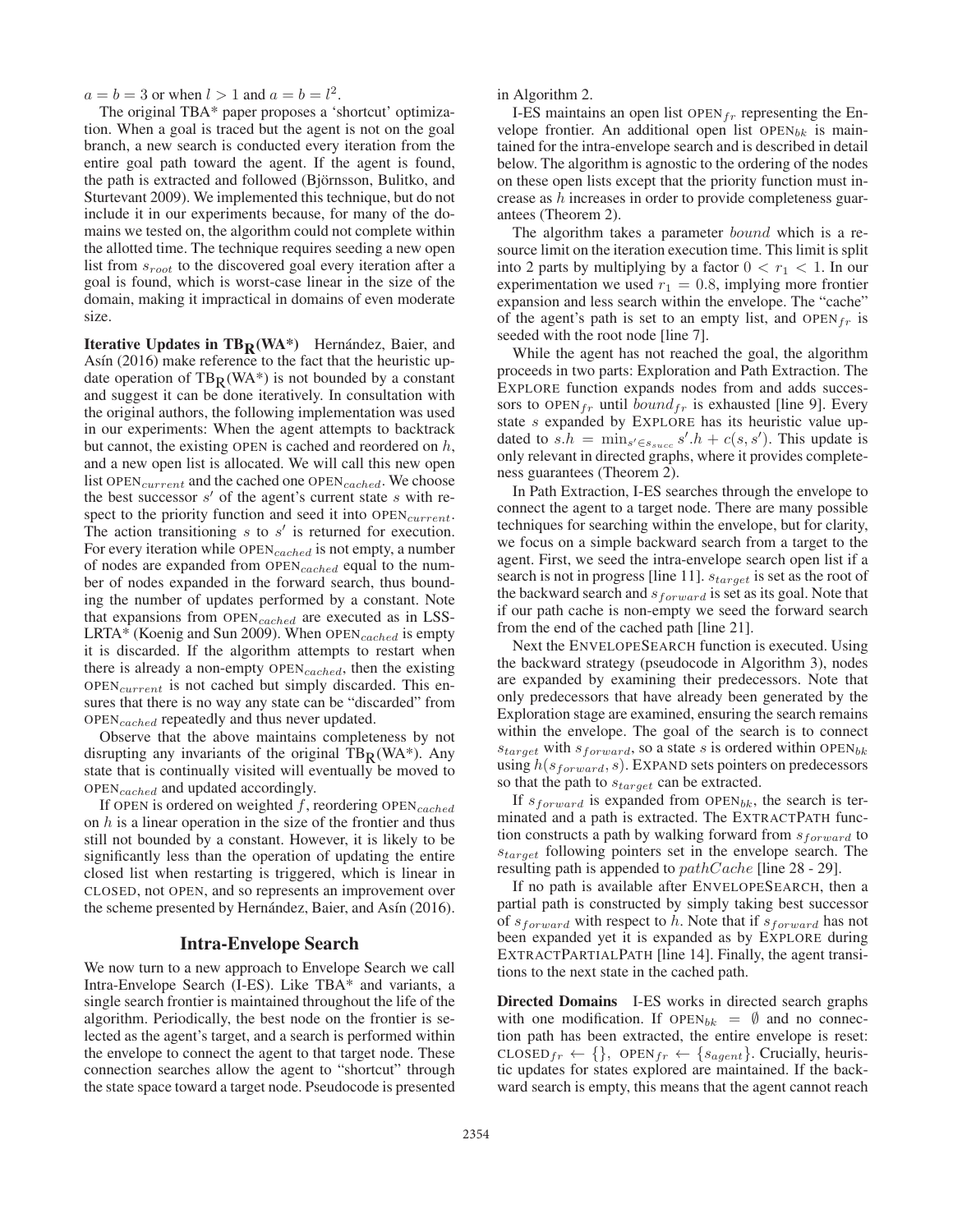#### Algorithm 2: Intra-Envelope Search (I-ES)

input : *bound* 1  $s_{agent} \leftarrow root$ 2  $s_{target} \leftarrow null$ 3  $s_{forward} \leftarrow null$ 4 bound<sub>fr</sub>  $\leftarrow r_1 * bound$ 5 bound<sub>i</sub>  $\leftarrow (1.0 - r_1) * bound$ 6 pathCache  $\leftarrow$  [] 7 OPEN<sub>fr</sub>  $\leftarrow$  {*root*} 8 while  $\neg Goal(s_{agent})$  do // Exploration 9 Explore  $\left( bound_{fr}\right)$ // Path Extraction <sup>10</sup> if *Envelope Search not in progress* then <sup>11</sup> ReseedEnvelopeSearch 12 | EnvelopeSearch( $bound_i$ ) <sup>13</sup> if pathCache *is empty* then 14 |  $\vert$  pathCache ← ExtractPartialPath 15  $s_{agent} \leftarrow pathCache.first$  $16$  | pathCache.removeFirst() <sup>17</sup> define ReseedEnvelopeSearch: 18  $s_{target} \leftarrow \text{OPEN}_{fr}.top()$ 19 OPEN<sub>bk</sub>  $\left\{ \mathcal{S}_{target} \right\}$ <sup>20</sup> if pathCache *is not empty* then 21 |  $s_{forward} \leftarrow pathCache-last$ <sup>22</sup> else 23  $S<sub>forward</sub> \leftarrow s<sub>agent</sub>$ 

#### Algorithm 3: EnvelopeSearch - Backward Strategy

<sup>24</sup> while bound<sup>i</sup> *not exhausted* do 25  $s \leftarrow$  OPEN<sub>bk</sub>.pop() 26 Expand  $(s)$ 27 add  $s_{pred} \cap (CLOSED_{fr} \cup OPER_{fr})$  to OPEN<sub>bk</sub> 28 if  $s = s_{forward}$  then 29 | pathCache ← pathCache + ExtractPath $(s)$ <sup>30</sup> break

 $s_{target}$  from within the expanded envelope, and so we begin re-exploring the area of the state space we know the agent will be able to reach.

## Properties of I-ES

We now turn to characterizing conditions under which I-ES terminates and is complete.

**Definition 1** *In an undirected domain*,  $\forall s \in S$ ,  $\forall s' \in$  $s_{succ}$ ,  $s \in s'_{succ}$ . Otherwise, the domain is directed.

**Definition 2** *In a solvable domain,*  $\forall s \in S$ ,  $\exists$  *path*  $p$  :  $p. first = s \wedge Goal(p. last)$  *is true. Any s for which this does not hold is a dead end.*

### Theorem 1 *I-ES is complete in finite undirected solvable domains.*

*Proof:* The EXPLORE function will continue to expand nodes until all descendants of the start state have been expanded, which by definition of a finite solvable state space must include a goal node. Once a goal is generated, the backward search will be seeded with it during the next call to RESEEDENVELOPESEARCH. The agent is always either following a path extracted from the intra-envelope search or transitioning to its best successor as discovered by expanding its current state. Therefore the agent is always within the envelope. The backward search will eventually expand  $s_{agent}$  since the domain is finite and the agent is always within the envelope. Thus a path will be extracted to the goal.

Furthermore, I-ES is also complete in a broad class of directed domains.

Theorem 2 *I-ES is complete in finite directed solvable domains with no dead ends, positive finite edge costs, and positive finite heuristics.*

*Proof:* We reuse the classic RTA\* proof (Korf 1990, Theorem 1): To be incomplete in a finite domain, the agent must forever traverse a finite set of states S that does not include a goal. (We note that this implies resetting the envelope frontier an infinite number of times, as at least two nodes will need to be chosen as targets an infinite number of times.) The h value of every node expanded by EXPLORE is set to a value higher than the minimum of its successors, due to the positive action costs. Therefore, a minimum  $h$  value in  $S$  will iteratively be raised until a successor outside  $S$  appears more attractive than any node in S, causing the agent to leave  $S$  and implying a contradiction.  $\Box$ 

Theorem 3 *I-ES terminates in finite unsolvable undirected domains.*

*Proof:* If OPEN<sub>fr</sub> empties without finding a goal, EXPLORE will cause the algorithm to terminate.  $\Box$ 

## Ordering the Open Lists

I-ES and its theorems are agnostic to the ordering of the open lists. We explored several priority functions including Greedy Best First on  $h$  for all open lists, weighted  $f$ for OPEN<sub>bk</sub>, and a weighted f-like function for OPEN<sub>fr</sub> calculated as  $f(s) = w * h(s) + h(s, s_{agent})$  where  $s_{agent}$ is the agent's current state. This function allows us to approximate g without having to maintain a rigid graph. Since each open list could theoretically be ordered using a different priority function, the number of configurations possible is combinatorial in the number of priority functions considered. For experimental comparison with TBA\*, we used a Greedy Best-First priority function for OPEN<sub>fr</sub> and either a greedy or a weighted f function for OPEN<sub>bk</sub>. The weight parameter reported in experiments applies only to the backward open list. In the backward search,  $g(s) = c(s, s_{target})$ .

These configurations were identified as the strongest performers in the domains considered; we omit plots and detailed analysis of the other configurations for brevity.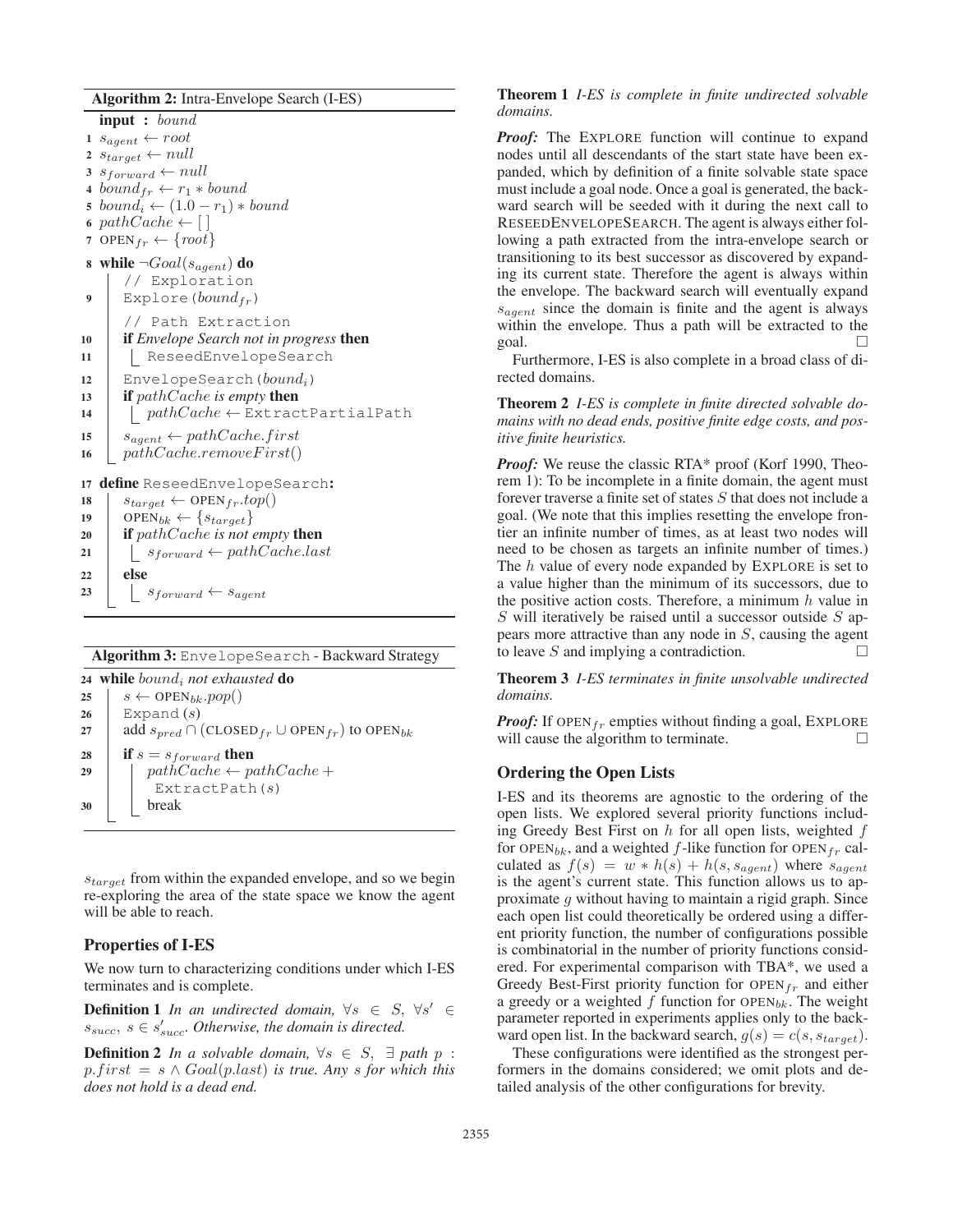

Figure 2: left: 100×100 Minima map; right: Starcraft Cauldron map

### Time Complexity

As a real-time algorithm, we analyze time complexity with respect to per-iteration guarantees. All operations are either  $O(1)$  or otherwise bounded by the constant *bound* except where noted below.

The open lists are implemented for our experimental analysis using binary heaps. Insertion time into a binary heap takes log time in the size of the heap, which is not bounded by a constant. Data structures exist for constant time insert, such as the Fibonacci Heap, but were not used for ease of implementation.

The EXTRACTPATH function is worst-case linear in the number of states generated so far since it is possible that all states generated are on the extracted path. Therefore, EX-TRACTPATH is not bounded by a constant. It is possible to iteratively construct the path over mutliple search iterations in a manner similar to TBA\*, however, we decided not to focus on those details since following pointers is a relatively cheap operation. Profiling of our implementation revealed that our traceback operations take approximately 200ns as opposed to our expansion operations which take approximately 4000ns, and furthermore our tracebacks account for only 2% of total algorithm runtime. For fair comparison with TBA\* and its variants, we set the TBA\* parameter tracebackLimit =  $\infty$  allowing it to also extract paths unbounded by constants.

 $pathCache$  was implemented as a linked list which allows constant time insert, delete, and append for both the start and end of the list.

## Experimental Results

We tested variants of TBA\* and I-ES on: 1) the 100 15 puzzles of Korf (1985) using Manhattan distance (MD); 2) a deterministic version of the racetrack game (Barto, Bradtke, and Singh 1995) in which a collision brings the velocity to zero, using MD divided by the maximum achievable speed and a version of the original Barto racetrack that is scaled and extended to be 414 x 66; 3) grid pathfinding using four-way movement and MD in a) the Starcraft cauldron map (Sturtevant 2012) and b) 1500 x 1500 grids with large randomly-generated minima, referred to as the Minima domain (Figure 2 shows example maps).

Each experiment was given 7GB RAM and 5 minutes. Real-time bounds were specified using limits on the number of expanded nodes and the CPU time of every iteration before the goal was found was recorded. To compensate for not using a real-time OS, we used the 99th percentile of the per-iteration CPU times, which was much more stable than the maximum.

We present the most successful variants of TBA\* and I-ES, with LSS-LRTA\* reported as a baseline. For this analysis, the "Greedy" I-ES variant uses GBFS for both frontier and intra-envelope expansion, whereas the "Weighted" variant uses GBFS for frontier expansion and Weighted A\* for intra-envelope expansions. A weight of 3.0 was selected as a high-performing weight in these domains and compared against greedy variants.

Figure 3 presents the results. The x-axis represents the mean over the test instances of the 99th percentile of the per-iteration CPU time, with error bars representing 95% confidence intervals. The y-axis represents the mean agent trajectory cost, expressed as a factor of A\*'s off-line optimal solution, again with confidence intervals. Figures 3a and 3b show that, in grid pathfinding, I-ES is significantly superior to the other tested algorithms for lower time bounds. Above 15 ms/iteration, TB(WA\*) become slightly superior. Note that even though both TB(BFS) and I-ES expand their frontiers on a greedy best-first strategy, I-ES has much better performance, suggesting the shortcutting inherent to I-ES makes a crucial contribution in these highly-connected domains.

The Sliding Tile experiments (Figure 3c) offer an interesting contrast. I-ES is somewhat competitive with the TBA\* variants at low iteration durations, but TB(WA\*) becomes much better at higher lookaheads. This suggests that in this domain the ability of TB(BFS) to find a suitable path quickly is more important than the ability to switch between paths opportunistically. This is evidenced by the trajectories of the I-ES and TB(BFS) plots, which are very similar. Recall that both I-ES and TB(BFS) expand their frontiers greedily, but that I-ES spends computation time searching within the envelope. The time spent on intra-envelope search reduces the effectiveness of the greedy expansion strategy, though it is still able to outperform TB(WA\*) at low durations even without a rigid internal graph structure.

Racetrack (Figure 3d) represents a domain where I-ES is not as competitive, though it does ultimately converge with TBA\* in solution quality. We speculate that this is because connections between branches in the search tree are difficult to discover. The distance with respect to node transitions between two states which share a common location but vary in speed may be large, and so discovering these connections takes more computation time than in other domains.

## **Discussion**

Intra-Envelope Search techniques have clear advantages in certain domains. They exhibit the crucial behavior of being able to escape heuristic depressions without scrubbing as evidenced by the high performance of I-ES in the Minima domain. When compared with the leading real-time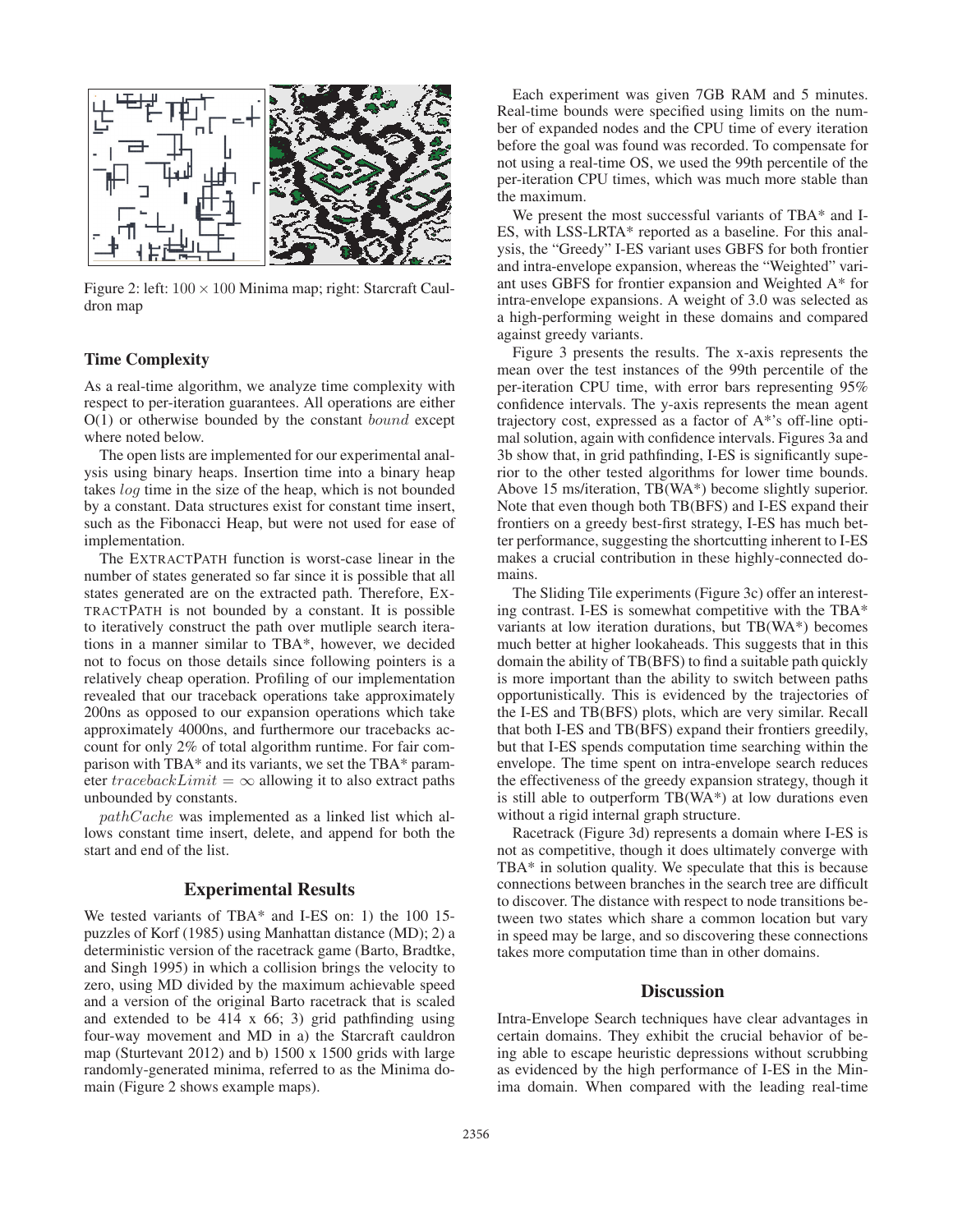

Figure 3: Solution cost as a function of the real-time bound for the best-performing variants of TBA\* and I-ES.

search algorithm for these domains, TBA\* and variants, I-ES achieves state-of-the-art performance. By anchoring neither the search nor the path extraction in the increasingly less relevant root node, I-ES is very effective at navigating dense graphs via shortcuts when new target nodes are selected.

The performance of I-ES in grid pathfinding does not translate as easily to the Sliding Tile and Racetrack domains. This characteristic is a result of the fact that I-ES spends computation on its extra intra-envelope search instead of continuing to expand the frontier with all available time. In grids, this split search pays dividends in better path quality because shortcuts between target nodes are discovered. This is in contrast to TBA\* and its variants which restrict themselves to their pre-constructed graphs. In Racetrack and Sliding Tile, the state space is not as interconnected and so the extra time spent trying to find shortcuts ultimately proves less effective than simply following pointers of a rigidly defined search tree.

We experimented with seeding  $OPEN_{bk}$  with the entire search frontier. This resulted in the agent being drawn toward frontier nodes which happened to be near it rather

than the goal. We also experimented with replacing the backward envelope search with a naive bidirectional search, however, this did not improve performance. Incorporating more recent work on bidirectional search (Holte et al. 2015; Shperberg et al. 2019) could be a promising future direction.

I-ES could be extended into dynamic domains where edge costs change over time. For example, the forward frontier search could be replaced with a version of Lifelong Planning A\* (Koenig and Likhachev 2001), or the backward search could be replaced with a version of D\* Lite (Koenig and Likhachev 2002).

Although the LSS and ES paradigms are the most popular in real-time search, there are others. For example, the FRIT algorithm (Rivera et al. 2014) does not rely on LSS expansion as the only means to guide the agent. Instead, a relaxed search graph (i.e. one with no obstacles) is constructed and is then updated as the agent discovers that assumed edges do not exist in the true search graph. This approach shows improvements when compared against other LSS algorithms, but still restricts its learning to areas local to the agent and is not limited to expanding states at most once.